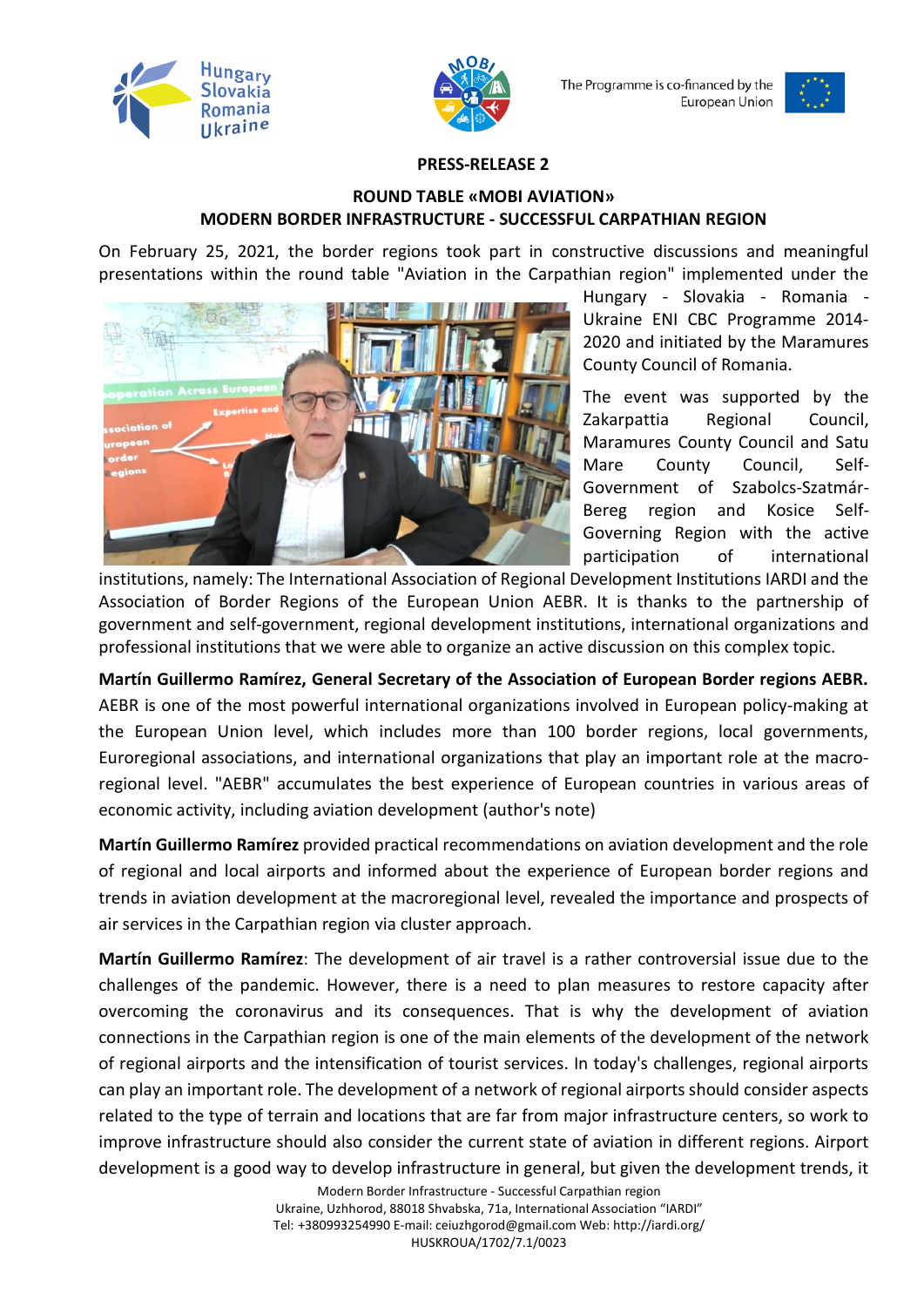





is necessary to ensure the criteria of environmental protection, as well as the trend of transition from exhaustible resources to renewable ones. In the sector of direct construction of airports and identifications of locations and logistics interchanges, the cornerstone is the combination of different transport connections, which gives the greatest advantage to the requirements and needs of the consumer.

At the EU level, in Brussels the ways to combine different types of services are under discussion, and the main measures in the field of aviation connections should be to move away from centralized planning and focus on the capabilities and needs of the regions. In this aspect of cooperation based on cross-border connections and good neighborliness, the integration of all modes of transport can give the best result, effectively involving the private sector for the proper distribution of investment.

Multimodality is of paramount importance in the development of regional airports: coordination of cooperation between several airports that need support in order to comply with relevant standards and inclusion in the flight network, which will take place after proper preparation of the logistics base and infrastructure.

Small aircraft are best adapted to the needs of the regions, but accelerating the development of any type of aviation connections is extremely difficult. That is why the sequence of steps and coordination of the project partners and stakeholders is a key aspect that will allow to attract and implement investments more effectively. The Carpathian region is considered as a zone of great opportunities, so its development and prosperity will affect the economic systems of all member countries of the Carpathian region. In the field of small aviation, the experience of joint international aviation projects is important, in particular the development of the Basel airport, which belongs to the French, but was built at German expense. Of course, it is currently difficult to compare the North Rhine region and the Carpathian region, but such examples already exist across the EU. Another example is the construction of small aviation airports on the border of Austria and Germany, considering the requests of the regions for local flights. Small towns and even villages decide to create local air locations / airfields, which significantly increases economic activity and has a great result with relatively small investments.

**At the end of the event, Martín Guillermo Ramírez, Secretary General of the Association of European Border Regions (AEBR) spoke at a press conference for Ukrainian media and praised the initiative "Aviation Connections in the Carpathian region", which needs further implementation and is in line with modern challenges:**

Recently, Europe has been trying to improve transport infrastructure, changing the vision of mobility, and introducing a multimodal approach to transport infrastructure development. That is why the importance of air travel is given a new priority along with the improvement of the entire transport system and infrastructure as a whole. Due to quarantine restrictions and their negative consequences, it is quite difficult to maintain a network of small airports, but it is small aircraft that can be an effective way to not only cross borders, but also connections in general.

Examples have already been discussed, such as Basel Airport, where the facility is located in one country, owned by another, and built at the expense of a third, as the construction of a small airport is